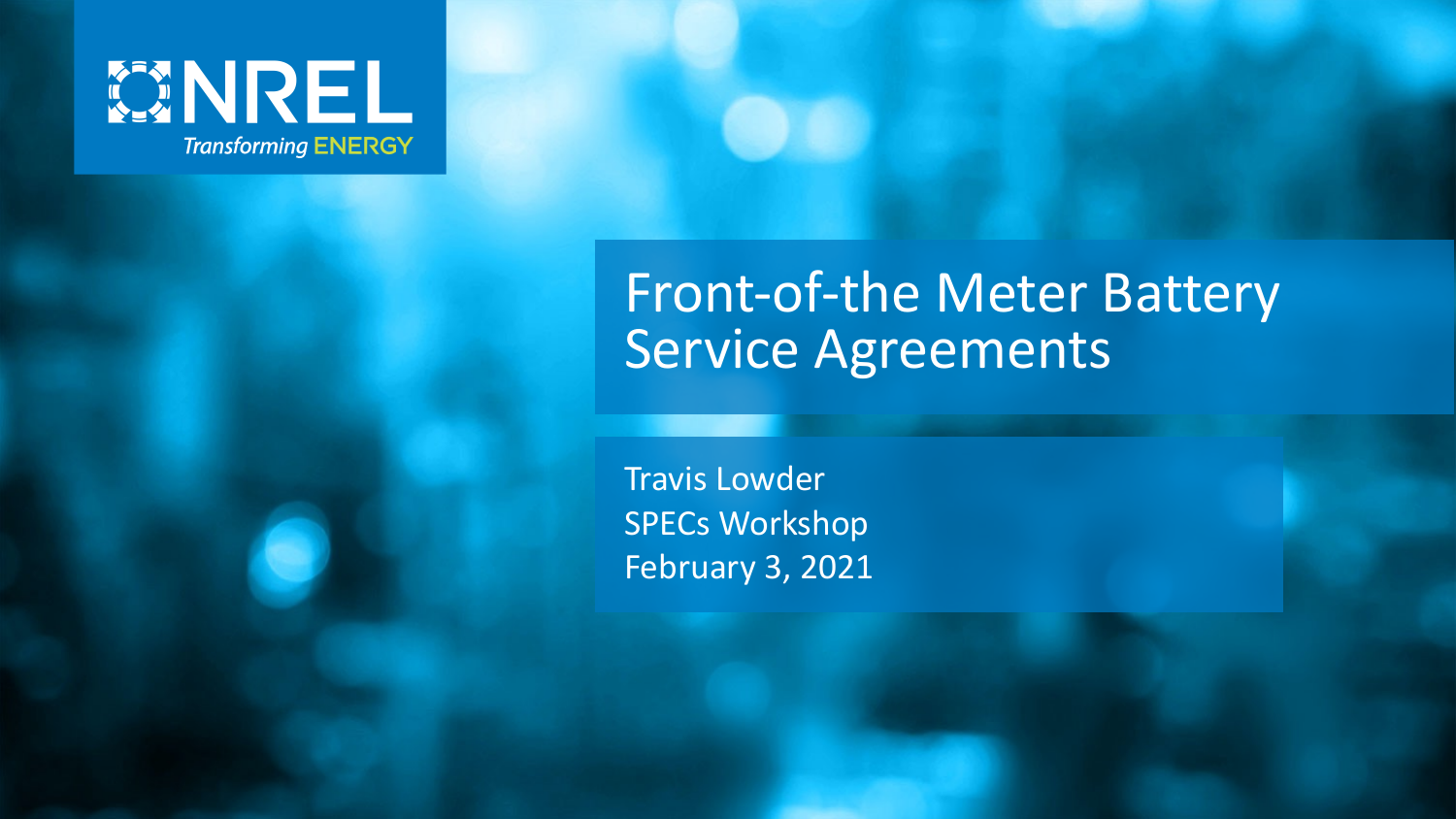

#### Defining Terms

- **Service agreements** denote third-party ownership
- The **sponso**r is the battery owner and, in some cases, the operator (i.e. the developer)
- The **offtaker** is the distribution utility in FOM agreements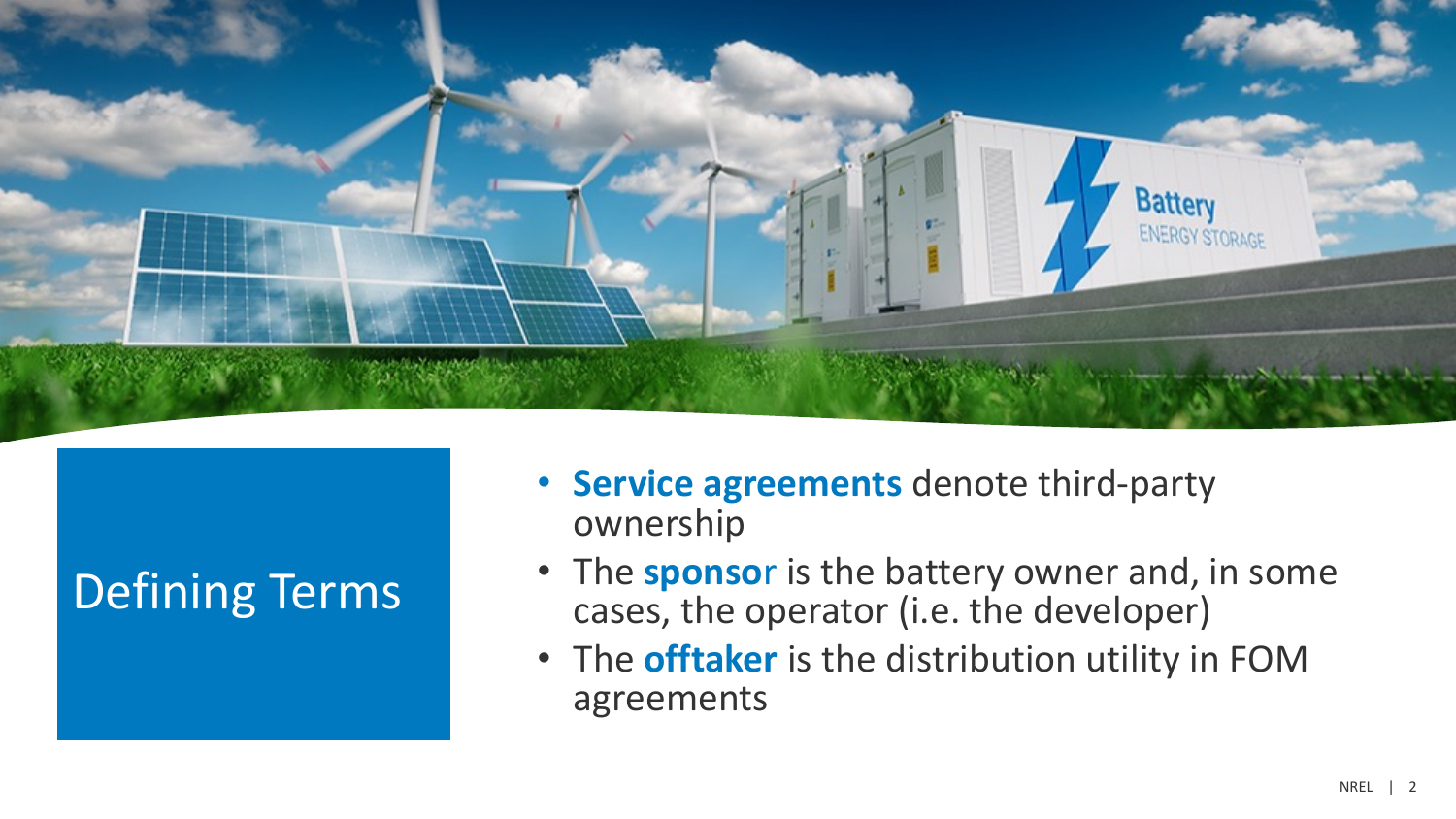### Tolling Agreement

- Offtaker pays for energy (\$/kWh) to charge the battery
- Offtaker receives right "control" the battery, i.e., to discharge or schedule it for energy or ancillary services
	- This control is subject to operating parameters and limitations as specified in the agreement
- Offtaker pays capacity payment (\$/kW) adjusted for availability and round-trip efficiency
- Offtaker also often pays variable O&M (\$/kWh) for dispatches (accounting for degradation, among other things)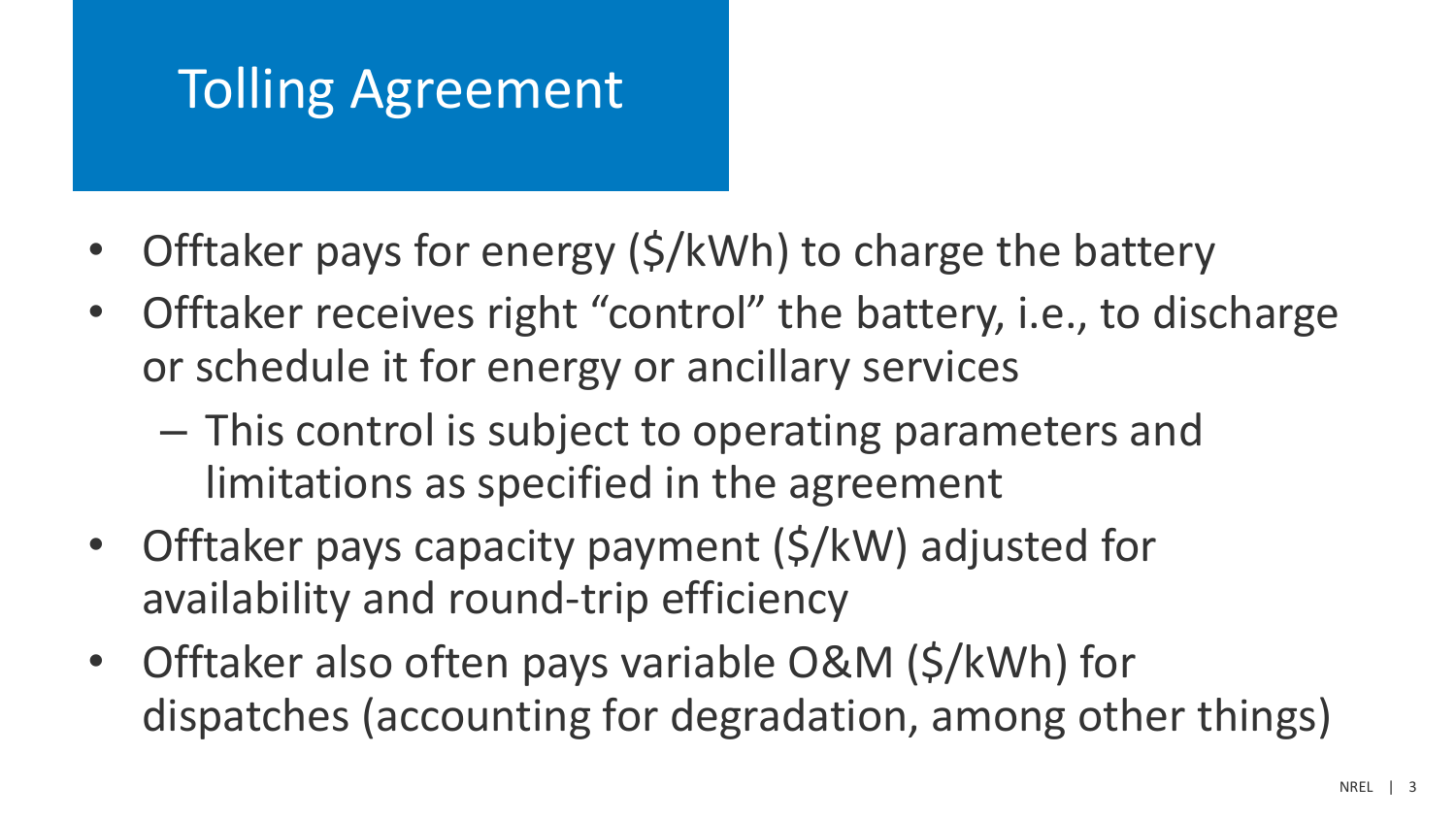#### Capacity Sales or Services Agreement

- Sponsor pays for energy to charge the battery
- Offtaker pays for capacity attributes in fulfillment of resource adequacy (RA) obligations
- Sponsor may contract for other revenue streams and bid other services from the battery on a merchant basis, so long as these do not interfere with its ability to fulfill its obligations under CSA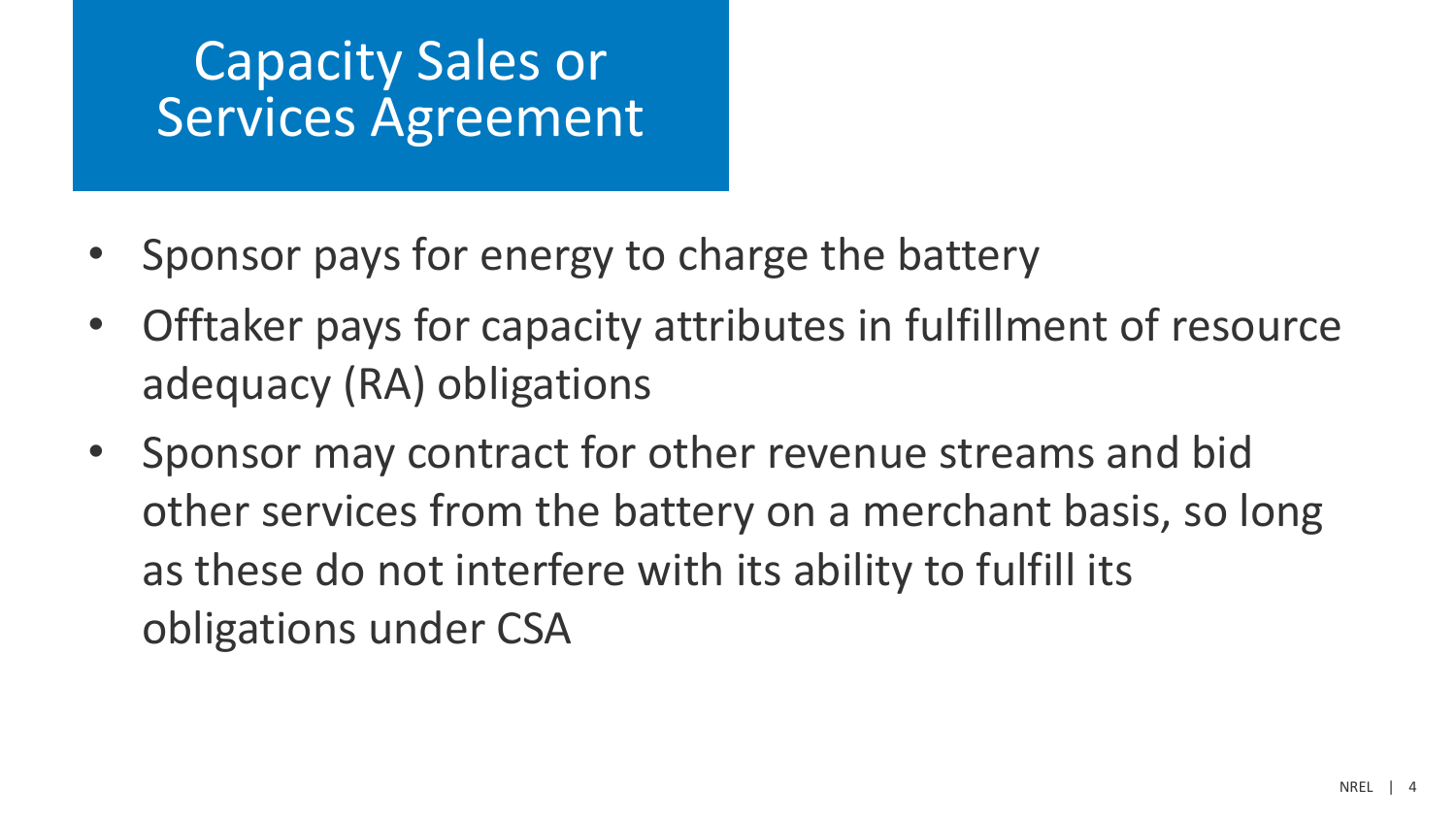#### Hybrid PPA

- Battery paired with RE project to get investment tax credit
	- Battery must be charged 75% from project, at a minimum. Whatever portion it is charged up to and beyond this is multiplied by ITC % (currently 26%)

 $-$  E.g., 80% x 26% = 20.8% ITC

- Commonly structured as a typical take-or-pay contract: sponsor pays \$/kWh for as-available energy with storage adder
	- Can also include a fixed capacity payment
- Dispatch authority can reside with sponsor or offtaker (or both, depending on circumstance)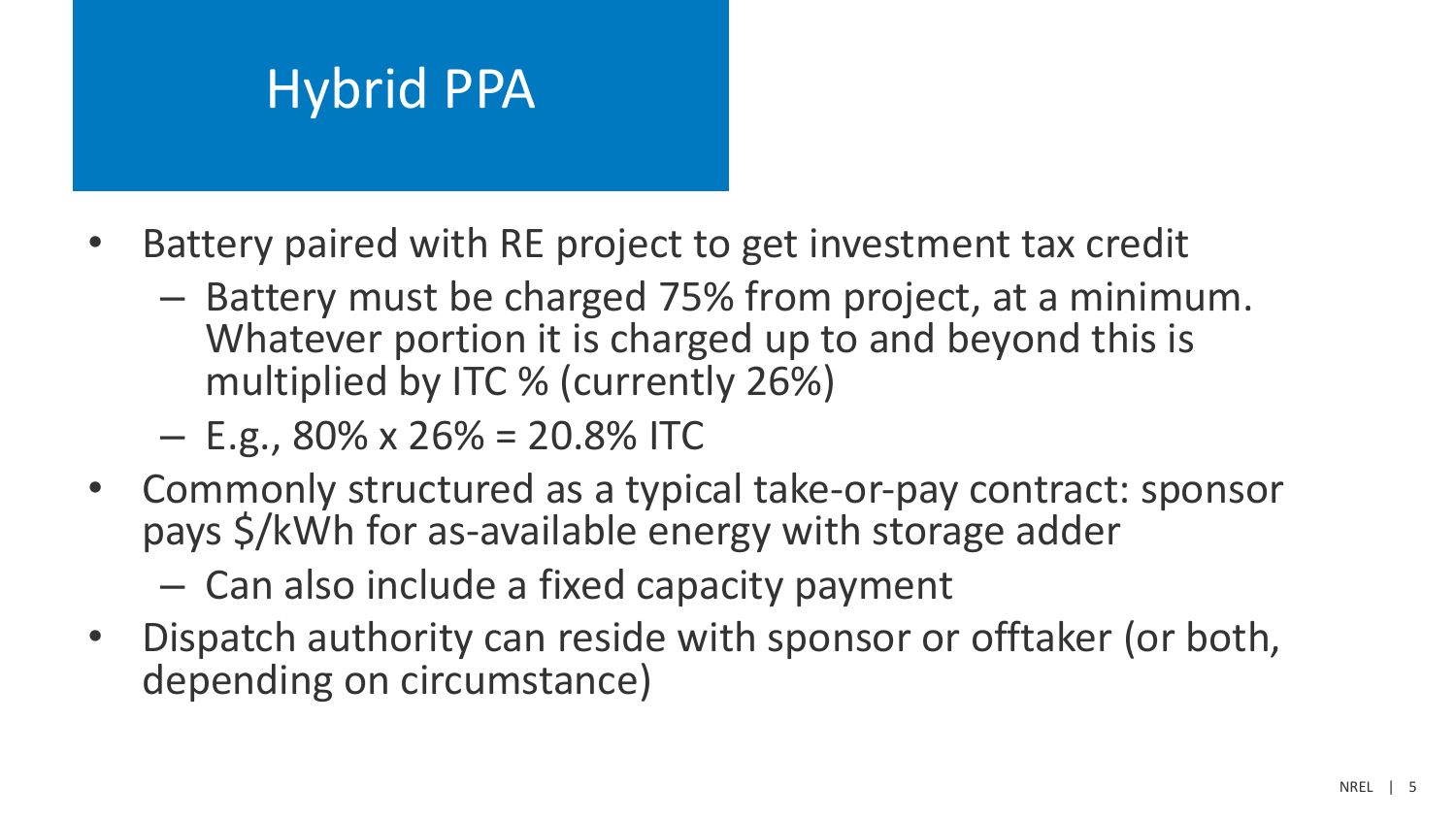## Who Takes What?



- Use cases clearly defined, linked to concrete and reliable future revenue streams
- Availability
- Dispatch authority could jeopardize ITC, affect degradation
- Defining operating parameters and limitations
- Changing laws and regulations (e.g. PJM Reg D)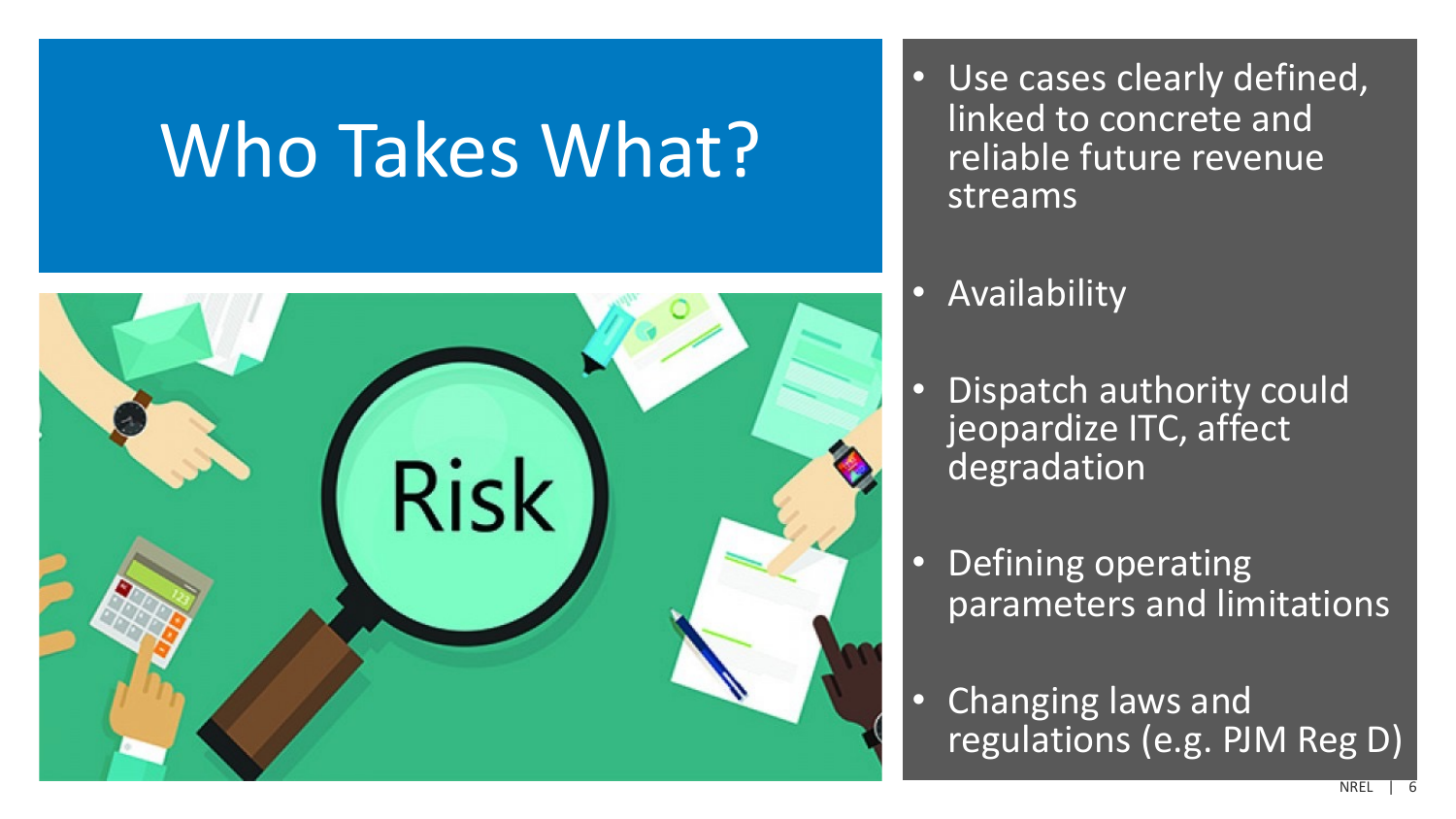### Pricing

- Backing out installed costs is not as straightforward with a battery as with variable generation technologies (i.e., wind and solar)
- Variable generation is commonly contracted on a take-or-pay basis, and total projected lifetime generation is a known quantity. As such, system installed costs can be roughly determined by multiplying the PPA price by lifetime generation (divide by system size to get \$/W)
- Battery operation can be dynamic and services varied. Even singular capacity service payments may not reveal the whole revenue picture.
- Best avenue to determine underlying installed cost is to understand the sponsor's revenue models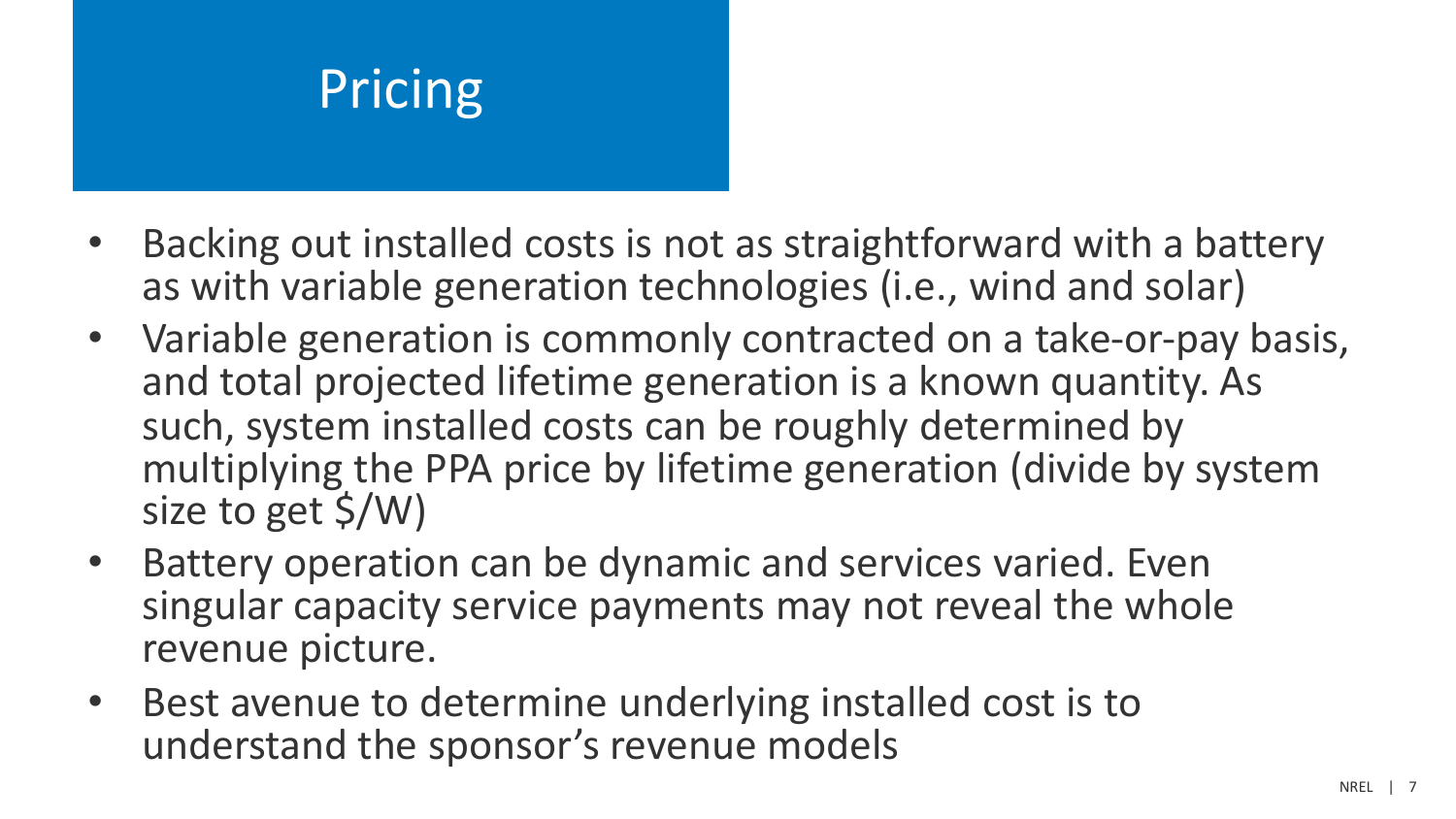### Resources

- Battery Storage Laws, Regs, and Contracting
	- K&L Gates Battery Storage Handbook
- **Battery Storage Costs** 
	- Energy Storage Technology and Cost Characterization Report (DOE 2018)
	- 2018 U.S. Utility-Scale Photovoltaics Plus-Energy Stor System Costs Benchmark (NREL 2019)
	- Annual Technology Baseline (NREL)